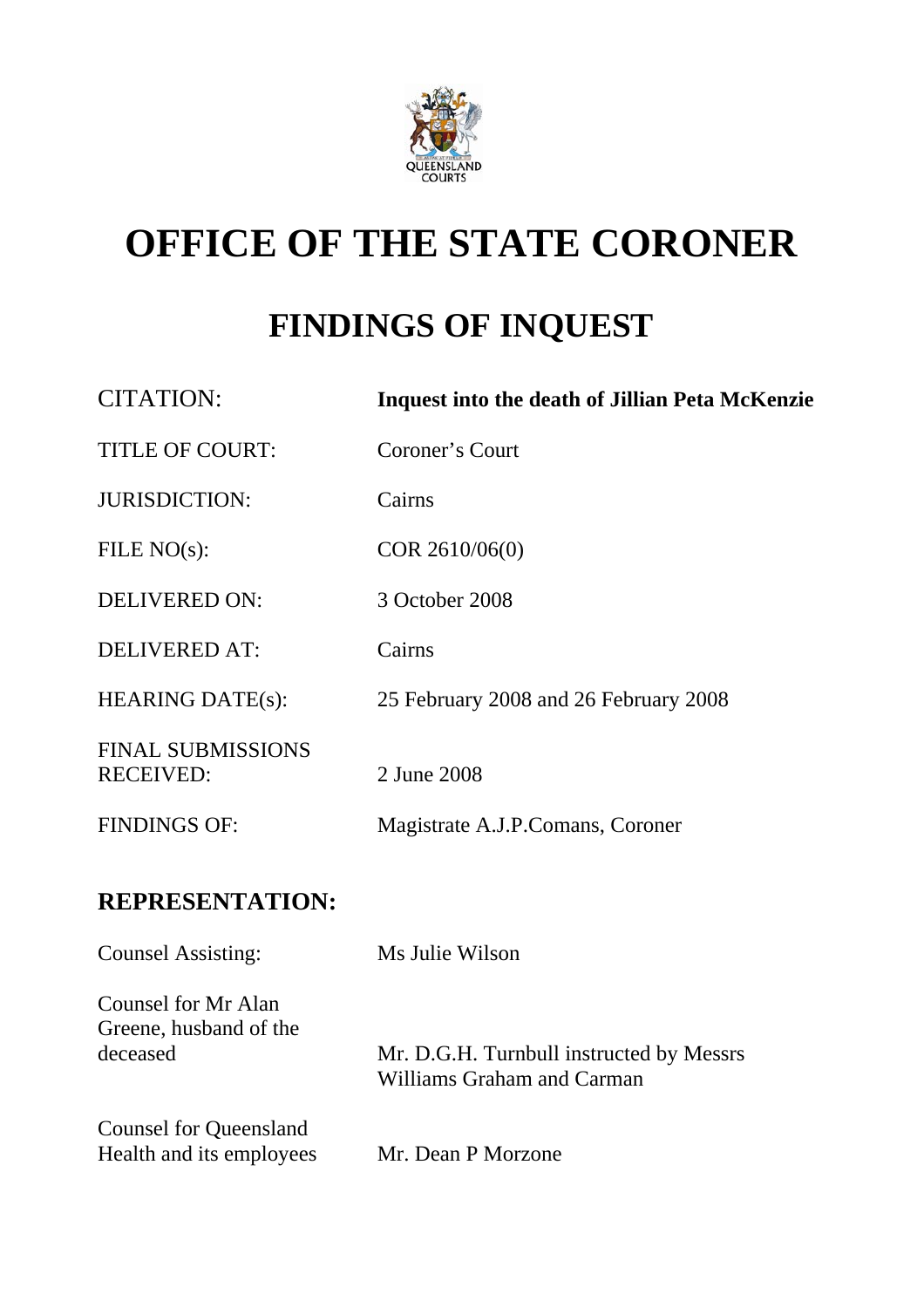The death of Jillian Peta McKenzie came to the attention of the coroner at Cairns due to its sudden nature.

An investigation was carried out by the coroner and the husband of the deceased, Mr.Alan Greene made a request under Section 30(1) Coroners Act 2003 for an inquest to be held.

An inquest was held on 25 and 26 February 2008.

At the inquest Mr. Turnbull, counsel for Mr. Greene indicated that Mr. Greene preferred for the deceased to be referred to as Jillian during the inquest. He also preferred to be referred to by his first name, Alan.

Section 45(2) of the *Coroners Act* 2003 requires the Coroner to make the following findings, if possible –

- a) who the deceased person is;
- b) how the person died;
- c) when the person died;
- d) where the person died; and
- e) what caused the deceased person to die

Section 46 of the Act allows the Coroner to comment, whenever appropriate, on anything connected with a death investigated at an inquest that relates to –

- a) public health or safety; or
- b) the administration of justice; or
- c) ways to prevent deaths from happening in similar circumstances in the future

The deceased person is Jillian Peta McKenzie, born 1 June 1959 at Melbourne, a teacher by occupation and married to Alan for twenty-three years.

Jillian died at her home at Lot 4 McMahon Drive, Fishery Falls in the early hours of 13 September 2006 of natural causes associated with her heart.

The cause of death is as declared on the autopsy certificate completed by Dr Stewart, being

1(a) Cardiac arrhythmia, due to 1(b) Severe coronary artery atherosclerosis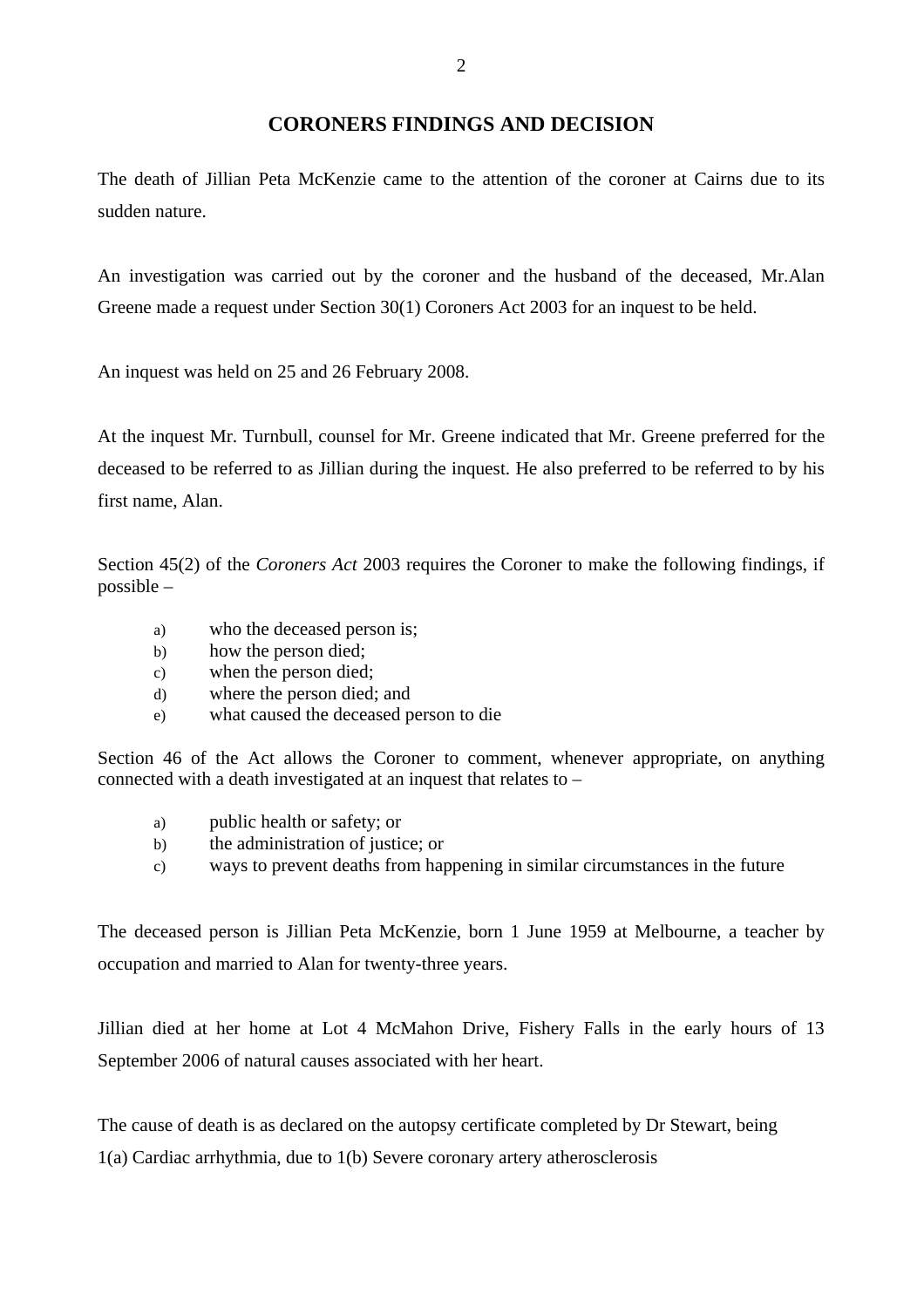#### THE CIRCUMSTANCES OF JILLIAN'S DEATH

On 12 September 2006, the day before her death, Jillian had been at her workplace and had been unwell all day.

After speaking to her good friend, Julie Irene Cattana, Jillian went home to her residence. There she spoke to her husband Alan and advised him of the pain in her chest.

Jillian rested for a short time and then decided she would like to see a doctor. Ultimately, contact was made with the Babinda Hospital and upon advice from nurses at the hospital that there was a doctor on duty, Jillian and Alan drove there, arriving at about 6.30pm.

Upon arrival, Jillian was placed in an examination room of the hospital and attended to by Registered Nurse (RN) Ann Margaret Barba and Enrolled Nurse (EN) Tanya Lee Barba. Observations were taken and noted in the hospital file, then an ECG performed.

At the time Jillian presented to the Babinda Hospital, Dr. Richard Adam Lane, a Resident Medical Officer from Cairns Base Hospital was relieving medical officer at Babinda.

Babinda was and still is a level one hospital, having only basic facilities.

Dr. Lane was summonsed by RN Barba and performed an examination of Jillian in the presence of Alan. Both nurses, EN Barba and RN Barba were present at various times during the examination.

The examination was comprehensive and Dr. Lane made notes in the hospital file.

Dr Lane made a diagnosis and there was a conversation between Dr. Lane and Jillian about the results of the examination.

Jillian was given three Brufen tablets by R.N. Barba to take home as per Dr. Lane's instructions and discharged from the hospital to go home.

On the way home to Fishery Falls, Jillian made a phone call to her good friend Julie Cattana and had a conversation about the events at the hospital.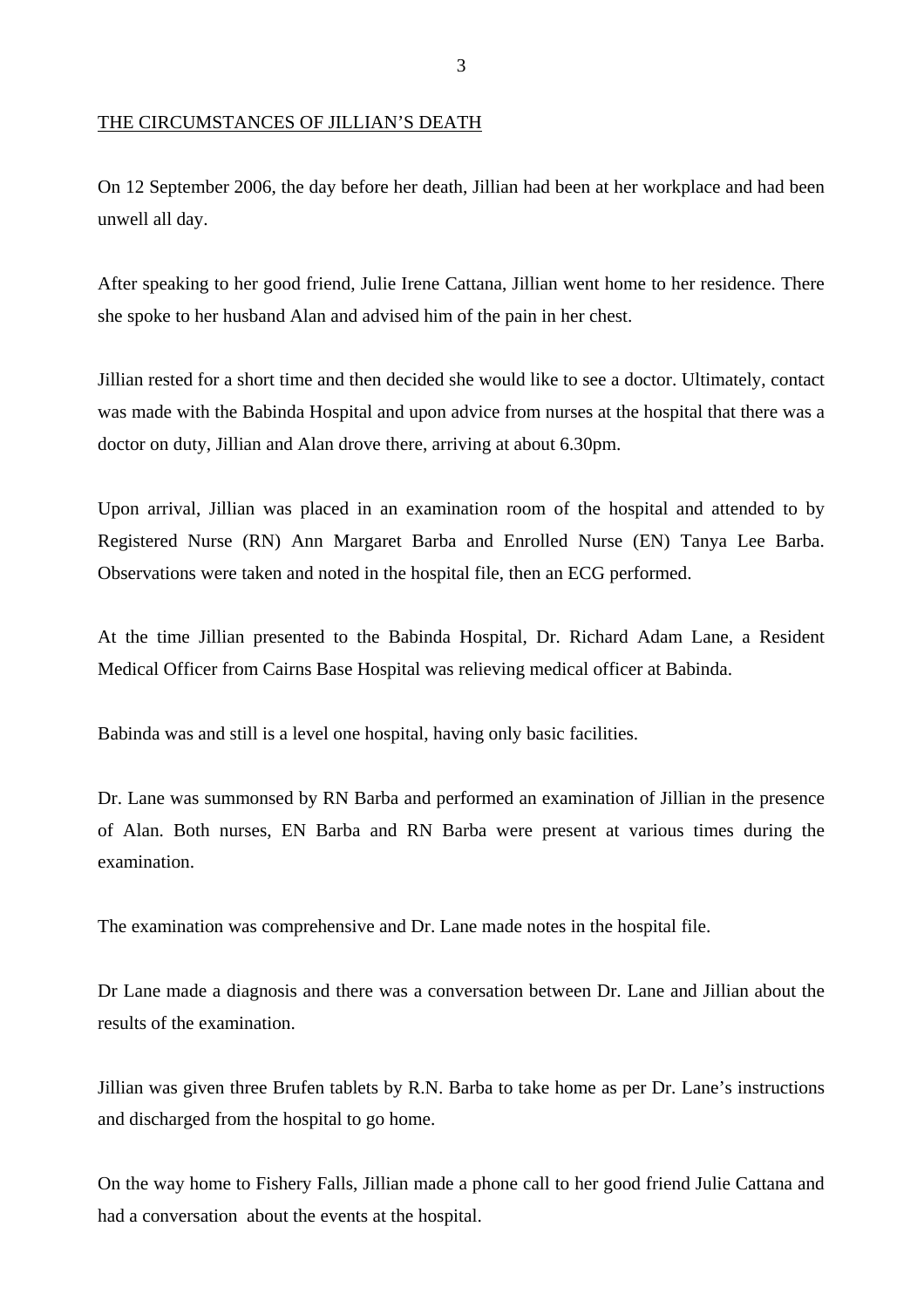Upon arrival home, Jillian had something to eat and retired to bed.

In the early hours of the next day Jillian suffered heart failure and died.

#### THE INQUEST AND FINDINGS

At the inquest on 25 and 26 February 2008, the following persons were called and gave evidence:

Constable K. Hayes, reporting/investigating police officer Alan James Greene Julie Irene Cattana Registered Nurse Ann Margaret Barba Enrolled Nurse Tanya Lee Barba Dr. Richard Adam Lane Prof. A.F.T. Brown Dr. E.G. Galea Dr.Peter Pereira Dr. Kathleen Atkinson Registered Nurse Joanne Riggs

At the inquest the coroner was assisted by Ms Julie Wilson, Counsel of the Office of the State Coroner, Mr. Dean Morzone of counsel appeared for Queensland Health and its employees and Mr. D. Turnbull of counsel appeared for Mr Greene.

There is some conflict in the evidence about how the events surrounding Jillian's visit to the Babinda Hospital transpired.

The issues that emerge from the evidence are these:

Was contact made with the Cairns Base Hospital by Jillian or Alan at all prior to making contact with the Babinda Hospital?

Was there any reluctance expressed or shown by Jillian or Alan to attending the Cairns Base Hospital?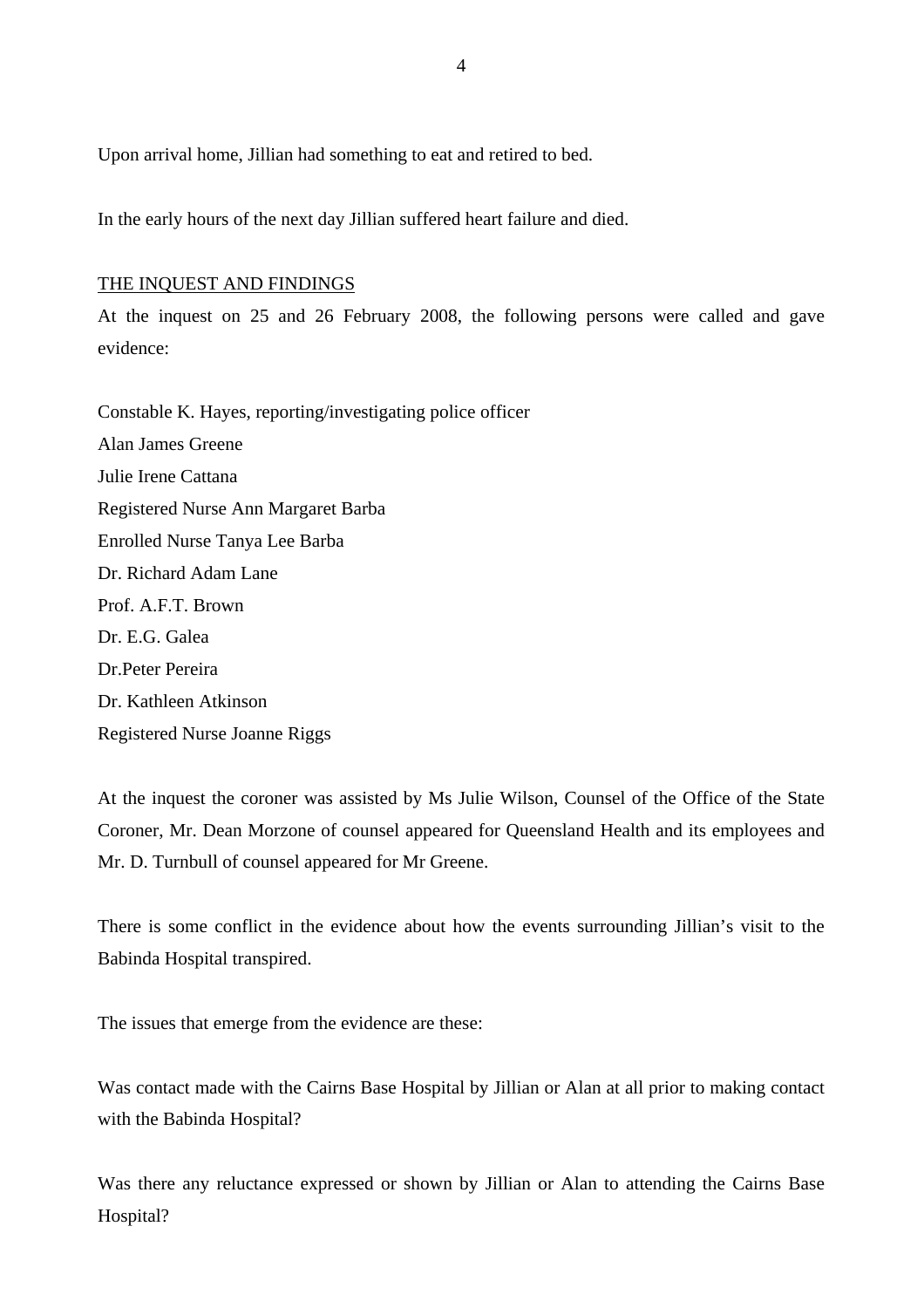What was Dr. Lane's diagnosis after his examination of Jillian and what information or advice (if any) was given by Dr. Lane to Jillian about the condition she presented with?

What was Jillian's reaction to the diagnosis and the information or advice (if any) given by Dr. Lane?

Taking firstly the issue of whether there was prior contact with Cairns Base Hospital and reluctance to attend there due to possible waiting.

Julie Cattana gave evidence of the conversation with Jillian on the way home from the Babinda Hospital. In that conversation Julie Cattana said Jillian referred to a phone call Alan had made to the Cairns Base Hospital and that he was advised there was a seven hour wait. That was stated in reply to Ms Cattana's inquiry about why they had gone to Babinda Hospital.

That alone convinces me that Alan did make a call to Cairns Base Hospital after he telephoned the Gordonvale Medical Centre on the evening of 12 September 2006.

With respect to any reluctance to attend the Cairns Base Hospital:

Whilst Alan denies there was any such reluctance by either Jillian or himself, the evidence of RN Barba indicates otherwise.

I accept RN Barba's evidence about what was said to Alan on the telephone. The conversation as related by RN Barba in her statement and to the court is consistent with the fact Jillian had worked all day at Cairns and with the prospect of a seven hour wait at Cairns Base Hospital.

I am satisfied there was some reluctance on the part of both Jillian and Alan to attend Cairns Base Hospital.

The remainder of the issues referred to above have arisen because of the conflict in the evidence between Alan and Dr Lane and to a lesser extend between Alan and RN Barba and EN Barba.

With respect to any conflict of evidence between Alan and both RN Barba and EN Barba, I find I accept the version given by both nurses.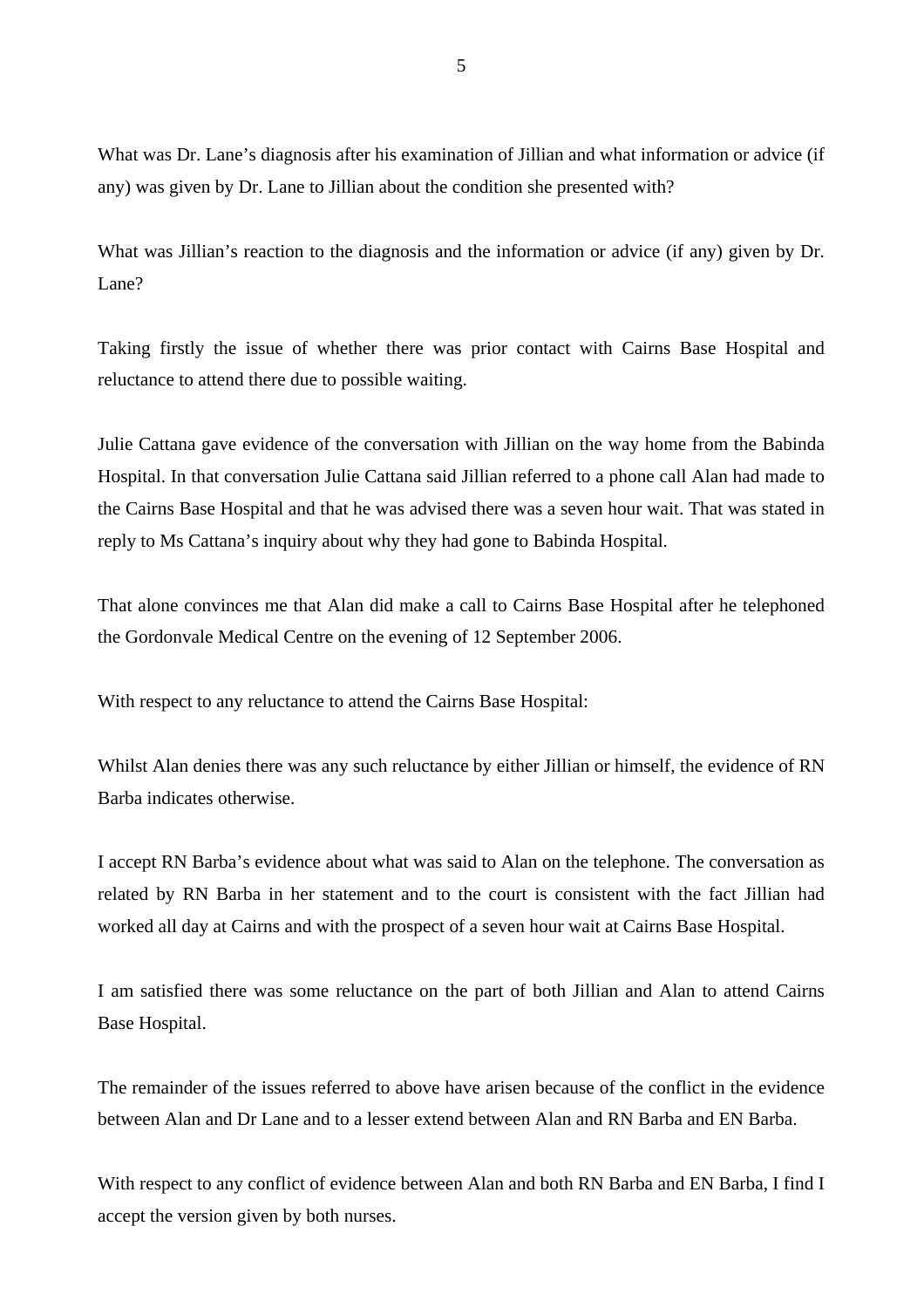RN Barba made notes in the hospital file and even Alan concedes that he may not have heard all the conversation between Jillian and the nurses before Dr Lane came into the room.

That evidence reveals that Jillian reported pain during the day, no pain at presentation but a revival of pain later in the examination. The pain was around her left breast through to her shoulder blade.

The main area of conflict is between Alan and Dr. Lane.

There is no doubt that Dr. Lane carried out a thorough and proper medical examination.

Alan maintains that at no time did Dr Lane discuss with Jillian the issue of any possible heart condition being the source of the pain, nor the desirability of having blood tests to eliminate heart problems as the source of the pain or the inability to carry out those tests at Babinda.

Alan also maintained there was no second conversation with Dr Lane in the corridor and that at no time did Dr Lane mention the desirability or need to attend Cairns Base Hospital that night to have tests to eliminate heart as the source of pain.

Alan did concede that Dr Lane said *"if the pain is still there in the morning, come back and we'll do some more tests across the road".* 

Dr Lane's evidence reveals a somewhat contrary view on several important points.

Dr Lane's position is that he did diagnose the source of the pain was most likely muscular - in fact in evidence he stated he advised Jillian it was 99% muscular.

There was evidence from Dr Lane that Jillian expressed some reluctance to go to Cairns after he informed her the test could only be done that night in Cairns.

Dr Lane related a further conversation he said he had with Jillian in the corridor.

The gist of that conversation was according to Dr Lane, that he could not eliminate heart 100% without the troponin blood tests; that Jillian could go to Cairns that night to have the blood tests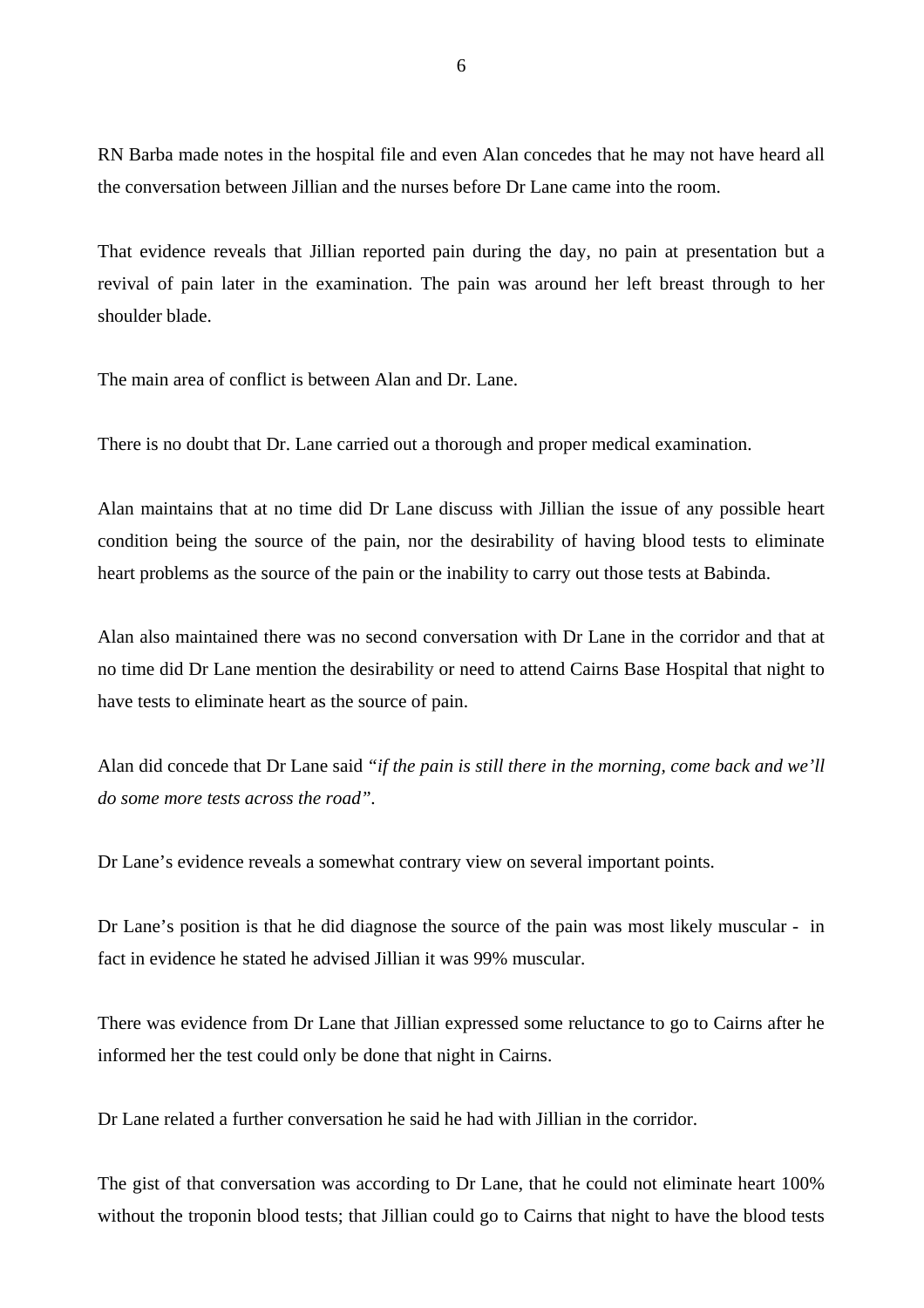done and that is what he recommended; that Jillian expressed reluctance to going to Cairns that night; and finally that he stressed the following *"if it's heart we need to know about that tonight, it's serious".* 

My assessment of the evidence is that it is more likely than not that Dr Lane did have a conversation with Jillian about blood tests and not being able to 100% eliminate heart as the source of the pain without the blood tests.

I find it highly unlikely that there was no discussion between Jillian and Dr Lane about heart as maintained by Alan.

In support of that it must be common ground that everyone present, Jillian, Alan the two nursing staff and Dr Lane were all cognisant of the fact that Jillian had chest pain and the elimination of heart as the source of pain was a major consideration. In that regard, the nursing staff did an ECG, troponin blood testing was discussed by Dr Lane with the nursing staff, and Alan in his statement stated that he and Jillian were relieved that heart had been eliminated when they left the hospital.

I find it implausible that Dr Lane would not have discussed these matters with Jillian. There is reference in Dr. Lane's notes about returning in the morning for "tests" and Alan recalls conversation about returning in the morning for "tests".

Alan's memory of what conversations occurred cannot be regarded as absolutely reliable – there was obviously a lot of the conversation between Jillian and Dr Lane during the thorough examination by Dr Lane (see the notes for instance) and the examination of Alan by Mr Morzone revealed that he did not recall most of the conversation during the examination by Dr. Lane.

I accept there was probably a second conversation in the hallway. Alan recalls that Dr Lane was present in the corridor with Jillian and himself, but maintains that Dr Lane said nothing to Jillian. I am inclined to prefer Dr Lane's memory over Alan's, but do not believe the conversation was as significant as Dr. Lane attested to.

I find that it is more likely than not that Dr.Lane did advise Jillian about the blood tests being available to eliminate heart and that that could only happen that night at Cairns. I cannot say positively that Dr Lane made an offer to arrange ambulance transport to Cairns that night – he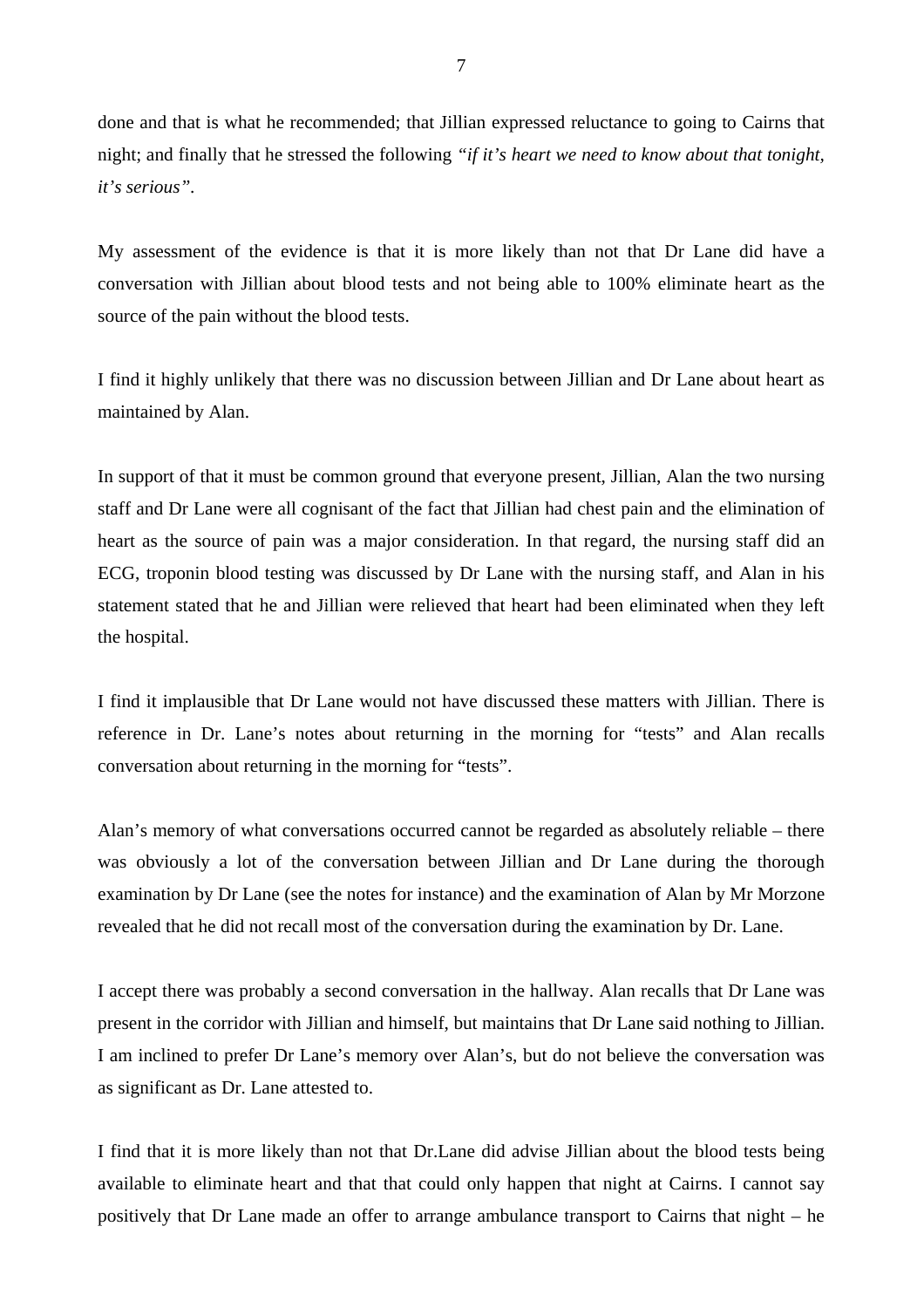may have, but there are no notes of such an offer and no one else recalls such an offer being made.

However the main point is that at no time did Dr Lane advise Jillian that as a matter of any urgency she should go to Cairns to have the tests done that night.

There is no record in the hospital notes of any firm advice being given to go to the Cairns Base Hospital that night and Dr Lane himself in his statement confirms he did not forcefully recommend Jillian have the blood tests that night.

Whilst I accept that Dr Lane made general statements to Jillian about the need for blood tests to 100% eliminate heart as the source of the pain and about the blood tests being available that night only in Cairns, those statements were all made in the context that he was 99% sure the source of the pain was muscular and that Jillian was at low risk of any heart problems.

Unfortunately Dr Lane was not aware of the protocol of a patient remaining in the intermediate risk category until the ECG and blood tests have been done and then repeated several hours later.

The proposition that clear firm advice was given by Dr Lane to Jillian to go to the Cairns Base Hospital that night and then rejected by Jillian is not consistent with the circumstances that actually existed – that is Dr Lane's near absolute diagnosis of muscular pain and classifying Jillian as low risk of a heart problem.

I have accepted there was some reluctance by Jillian and Alan to go to Cairns Base Hospital due to the prospect of having to wait. However, I do not accept that there has been any rejection by Jillian of clear firm advice to go to Cairns Base Hospital that night.

In fact, I am unable to find that any firm or forceful statement such as "if it's heart we need to know about that tonight, it's serious" was ever made.

It is against this background of a near absolute diagnosis that the source of the pain was muscular and that Jillian was in the low risk category of having a heart problem that Jillian and Alan left the hospital and went home.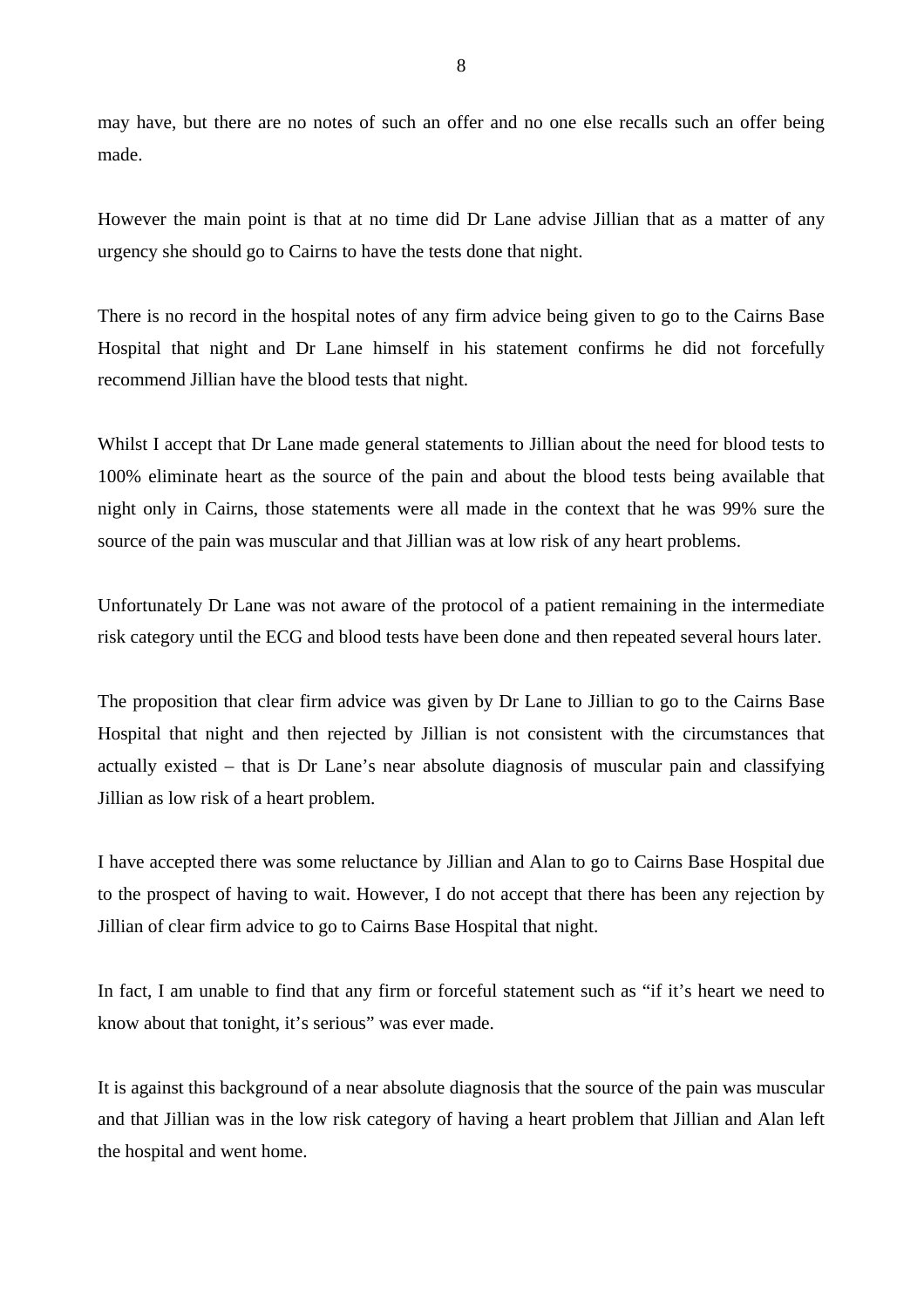During the investigation phase of this matter, Professor Brown gave a report to the Coroner and subsequently gave evidence at the Inquest.

I accept Professor Brown's opinions expressed in that report. I note the opinions of Drs. Atkinson and Pereira about matters of procedure in assessing patients who present with chest pain, but defer to Professor Brown where there is any conflict.

Professor Brown concluded that it was an error of judgment for Dr. Lane to send Jillian home.

It was an error to state in so near absolute terms that the source of the pain was 99% muscular.

Professor Brown pointed out that the National Heart Foundation Guidelines (and the guidelines in force at the Babinda Hospital at the time) required Jillian to remain classified at intermediate risk of acute coronary syndrome (ACS) until the ECG and the blood tests had been done and then repeated several hours later.

To send Jillian home in the circumstances was contrary to the guidelines for the management of patients with chest pain.

The proper course, based on Professor Brown's evidence was to follow the National Heart Foundation Guidelines (annexed to his report):

- Classify Jillian as at intermediate risk of ACS
- Admit her to hospital as Babinda is a level one hospital with no facilities to monitor chest pain patients and had no facility to do the blood tests immediately, admission to hospital would have to be by transport to Cairns Base Hospital
- Perform an ECG and blood tests for troponin levels
- monitor
- Repeat the ECG and blood tests

then make a diagnosis from that point and assess the risk of ACS.

It was recognised by Professor Brown and other professional witnesses that patients have the right to reject advice.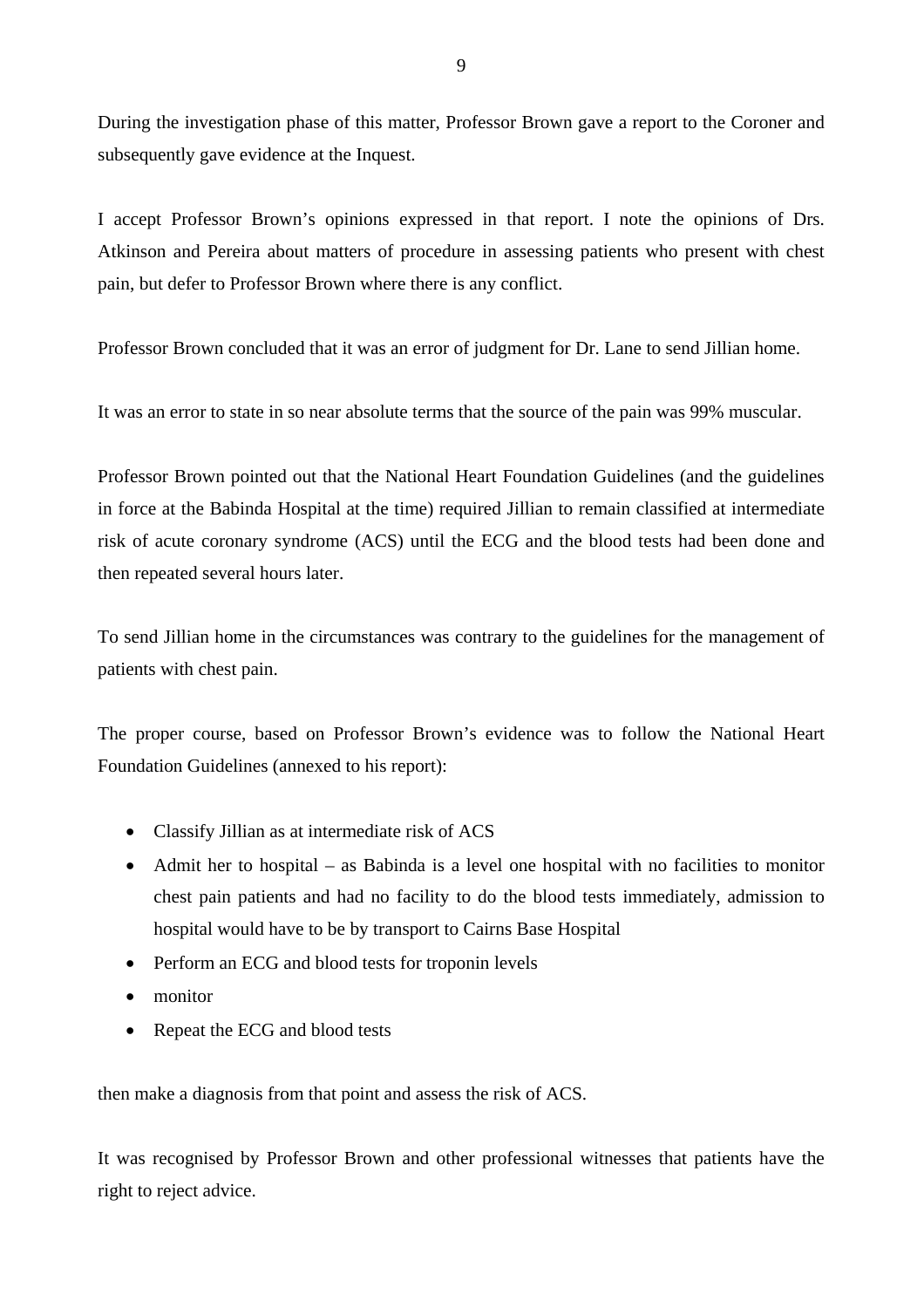Whilst I have accepted that Dr Lane did, without doubt, perform a thorough examination with the intention of assessing the risk of the source of the pain being a heart problem and that in all probability Dr Lane did explain that heart could only be 100% excluded by blood tests and that those blood tests were not available in Babinda that night, only in Cairns, there was no firm clear advice given to Jillian that she should go to Cairns that night nor was any sense of urgency asserted by Dr. Lane.

This is not a case of a patient rejecting clear, firm advice.

The likelihood of Jillian dying even if she had been transported to and admitted to Cairns Base Hospital that night was raised.

From the evidence of Professor Brown, Dr. Galea and Dr. Pereira, it's clear there are quite a few variables to consider:

- The mechanism of death
- Availability of facilities ( beds, monitors, staff)
- Hospital policy of the use of monitors on intermediate risk patients

The matter of the exact mechanism of death (whether ventricular tachycardia or ventricular fibrillation or immediate asystole) seems quite crucial in considering this question. Both Dr. Galea and Professor Brown gave opinions about this, but agreed ultimately it would be speculating to try to come to any positive conclusions.

 I do not propose to make any positive findings on this topic. It is not necessary in a factual sense and not necessary to extend any comment into the area of treatment of patients who are actually admitted to hospital, as Jillian was not admitted.

Comment will be confined to the circumstances of a patient attending a level one hospital with chest pain and treatment at that hospital.

I do however find as a matter of fact that Jillian would have had a better chance of surviving the event had she been in a hospital rather than at home.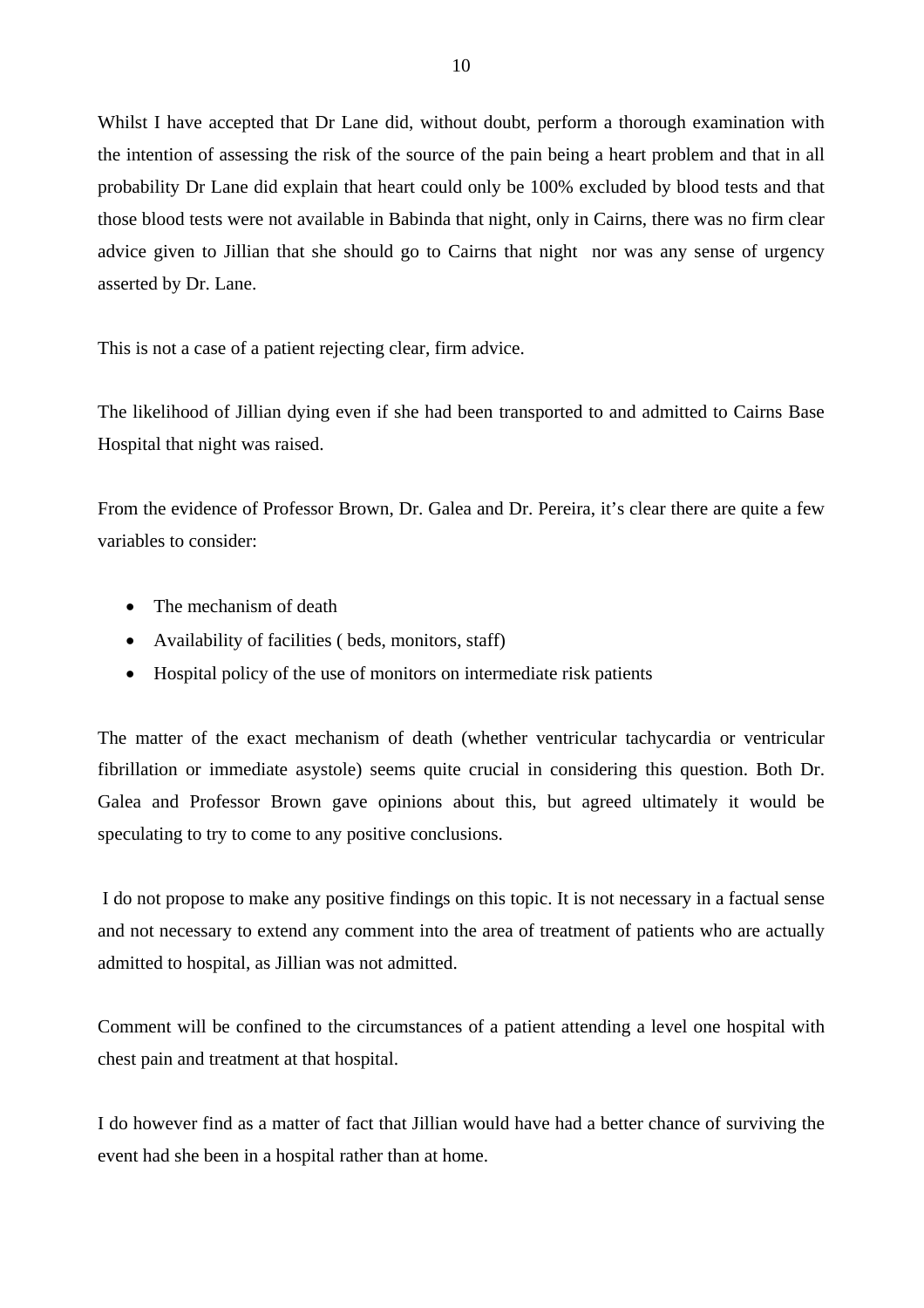#### **CONCLUSIONS**

At the outset of this inquest it was submitted by all parties that the following matters were the issues to be canvassed:

- Was the level of care, treatment and advice provided by the staff at Babinda Hospital adequate and appropriate in all the circumstances?
- Was it reasonable in the circumstances that Jillian was not transferred and or referred to the Cairns Base Hospital for further observation and or treatment?
- The steps taken by Queensland Health to address any inadequacies that existed at the time of Jillian's death and the sufficiency of those steps.

I find that the care, treatment and advice given by the nursing staff at the Babinda Hospital was without doubt adequate and appropriate in the circumstances.

With respect to Dr. Lane, I find that the examination was thorough and professional and the diagnosis that the source of the pain was muscular in origin was a reasonable one. Dr. Lane fell into error by not following the National Heart Foundation Guidelines for the management of acute coronary syndromes 2006 (or the guidelines in the Cairns Base Hospital document "Management of Acute Coronary Syndrome). By following those guidelines and notwithstanding the diagnosis of muscular pain, Dr Lane should have assessed Jillian at intermediate risk of ACS in the absence of an ECG and blood tests followed by further ECG and blood tests. Whilst Dr Lane recognised that a heart problem could not be 100% eliminated without the blood tests, it was a mistake for Dr Lane to say he was 99% sure the source of the pain was muscular and to assess Jillian as low risk of having a heart problem.

Jillian should have been informed by Dr Lane firmly and clearly and in layman's terms that without blood tests she was at intermediate risk of heart failure and then offered transport by ambulance to the nearest facility where those tests could be carried out without delay. It is then a matter for a patient such as Jillian to make an informed decision whether to go home or to hospital.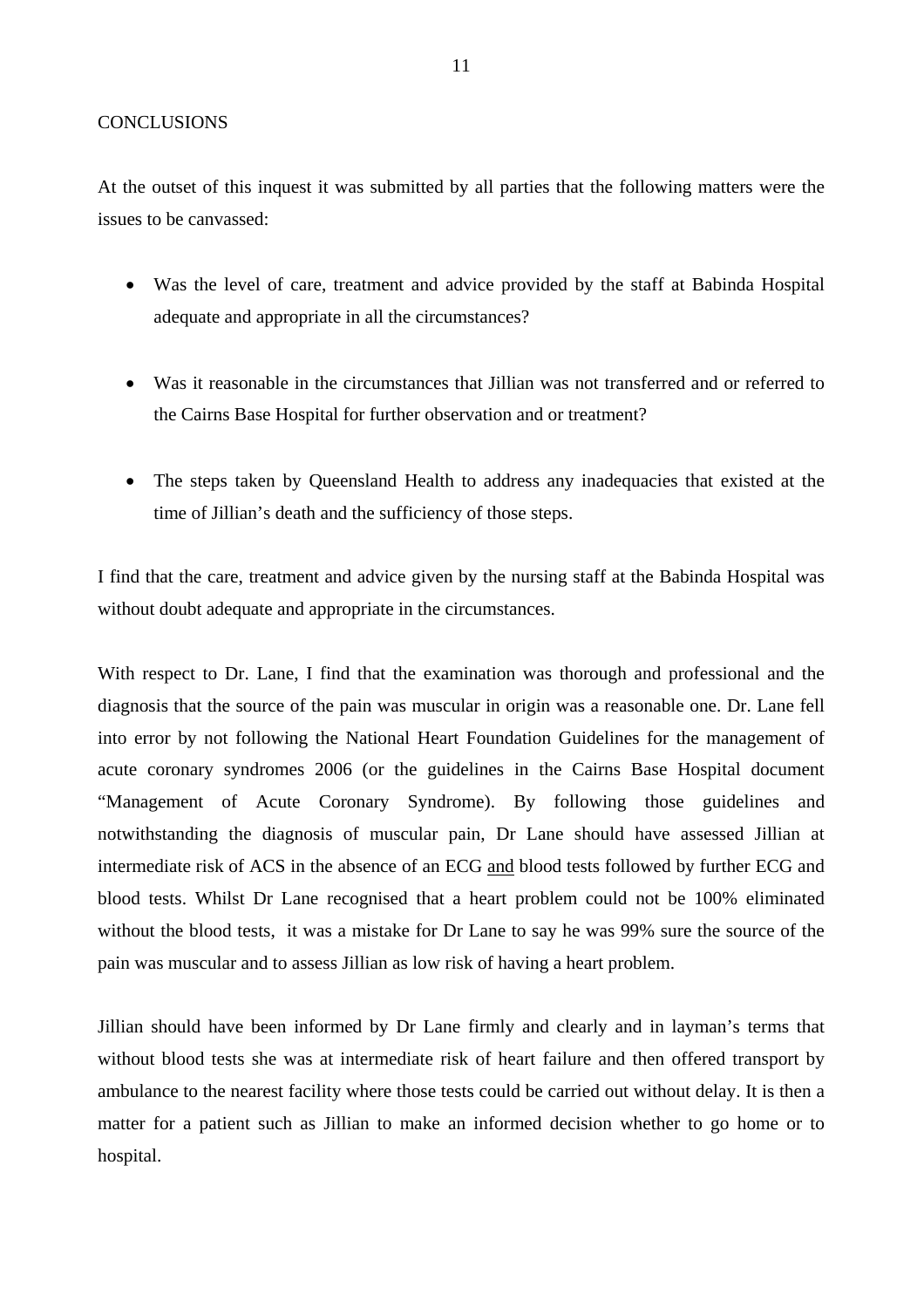#### COMMENT UNDER SECTION 46

The following comments are made in relation to public health and safety:

Broadly speaking, Queensland Health has, in the opinion of Professor Brown, taken all steps necessary in response to Jillian's death.

In his report dated 16 March 2007, Professor Brown commented on the circumstances of Jillian's death, gave opinion about the standard of care given to Jillian, came to certain conclusions and made recommendations for the future.

Dr. Simi Sachdev, Acting Executive Director of Medical Services at Cairns responded on 6 July 2007 to the material submitted to the Coroner, including Professor Brown's report. Dr. Sachdev outlined all the steps taken from the time of Jillian's death to address the matters raised in Professor Browns report.

In his supplementary report dated 1 November 2007, Professor Brown commented on Dr. Simi Sachdev response:

At A4 and A5 on page 5

*The submission appears to have covered all relevant issues raised relating to the past and present management of a patient with chest pain and or suspected acute coronary syndrome (ACS) at Babinda Hospital.* 

*I believe that every concern raised in my report of 16 March 2007 on behalf of the Coroner has been addressed.* 

Professor Brown then set out the measures that have been taken at the Babinda Hospital by Queensland Health in response to Jillian's death (see B1 to B6 of the supplementary report).

Professor Brown then concluded by saying (at B7):

*I agree completely with Dr Sachdev that the above measures taken at Babinda Hospital represent a significant improvement towards the management of acute coronary*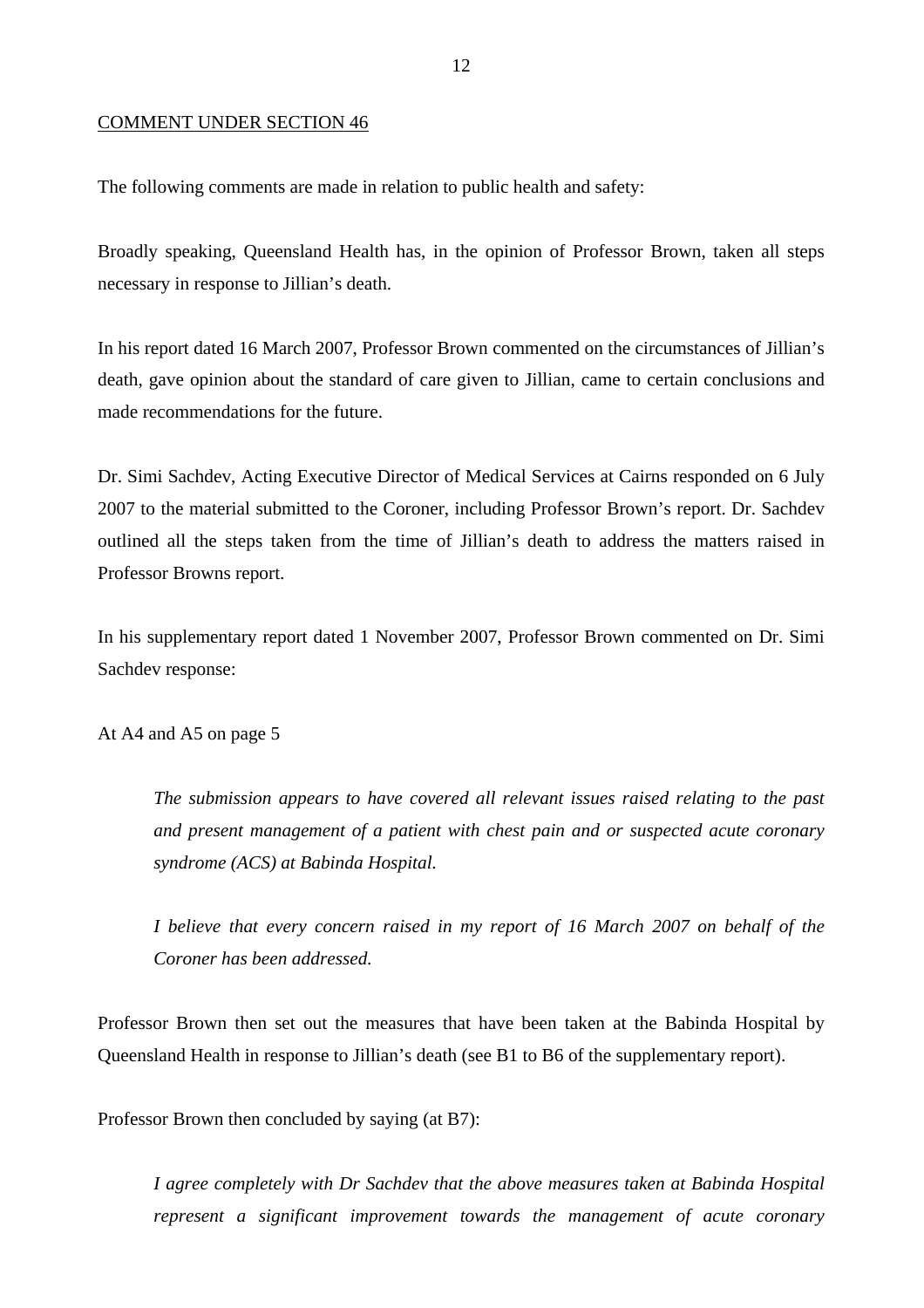*syndromes, which I believe will henceforth allow Babinda Hospital to practise at the highest level of quality care currently available to such a hospital.*

#### **RECOMMENDATION NO. 1**

**I recommend that the appropriate authorities in Queensland Health ensure that the measures taken at Babinda Hospital ( referred to in B1 to B6 of Professor Brown's supplementary report) in response to Jillian's death are implemented at all level one hospitals in Queensland.** 

The final matter for comment is about staffing of level one hospitals by junior doctors.

This is a proper matter for comment and there were strong views expressed about this issue by senior medical practitioners from Cairns and Professor Brown during the inquest.

Dr. Pereira in response to the following question by Ms Wilson, Counsel assisting the Coroner:

- *Q. Can I ask you to comment on the appropriateness of sending a doctor with Dr. Lane's lack of experience to Babinda to essentially be the only doctor available at that hospital?*
- *A. I have a very strong philosophy in my department that junior medical officers of this type are supervised and have access to direct supervision.*

The evidence of Dr Lane was that he had no such supervision and no access to direct supervision.

Dr. Atkinson, Executive Director of Medical Services for the Cairns Base Hospital and the Cairns and Hinterland Health Service District responded to the following question by Ms Wilson:

*Q I want to ask you about the evidence that has been given about the appropriateness of a Dr – with Dr Lane's experience being sent to Babinda essentially on his own. You have heard the evidence of Dr (Professor) Brown and Dr Pereira who have expressed to us that it's inappropriate to send a first year post-registration doctor to a hospital like Babinda on their own. Can you provide the court with your opinion in that regard?*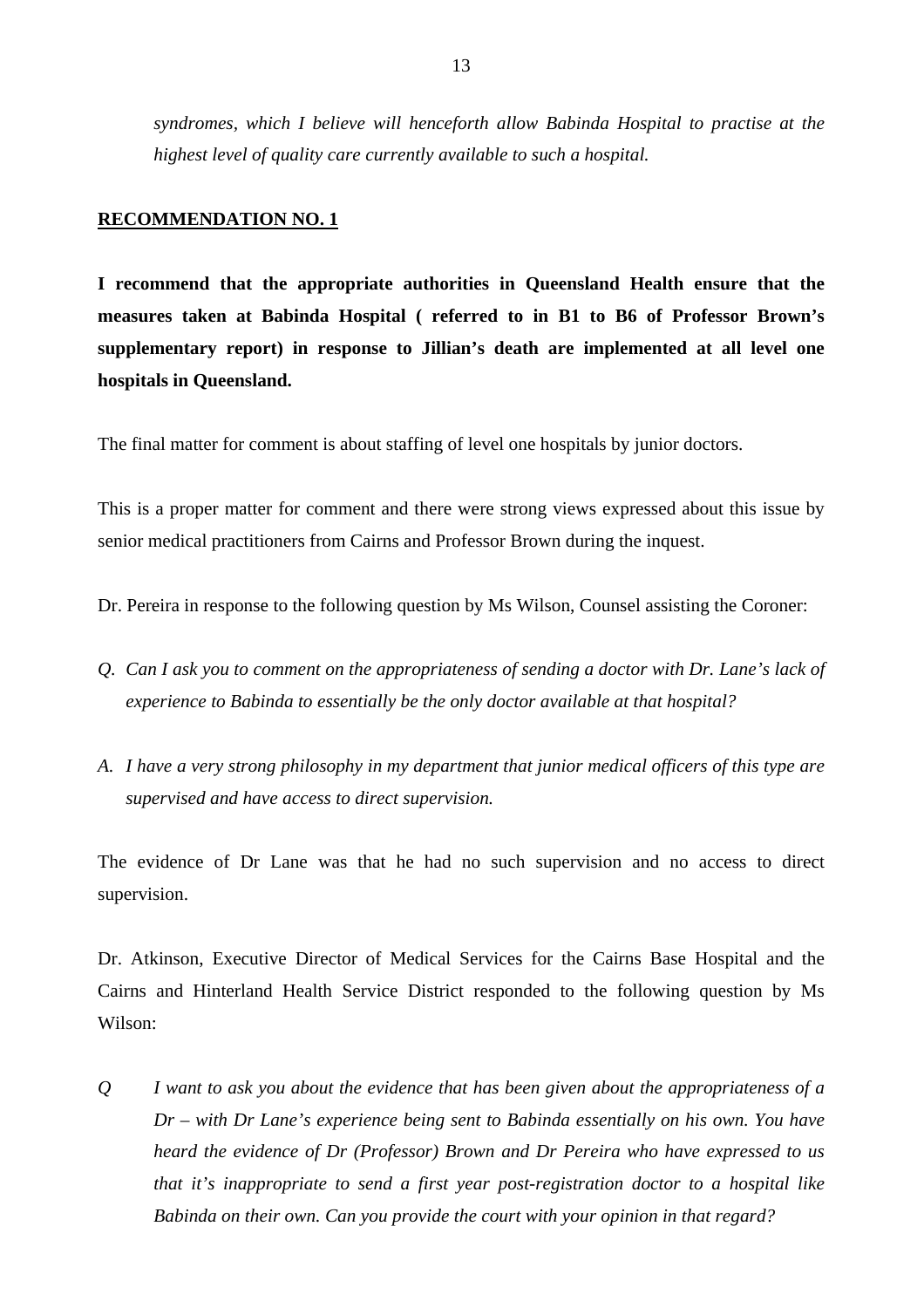*A I can certainly provide you with my personal opinion which is based on 25 years of rural practice and having worked in an isolated location as a junior doctor unsupported. I would hope never to see it again because it has many, many counter- productive sequels, one of which is that you end up with a young doctor like Dr Lane totally removed from any possibility of ever working in rural medicine again. I don't disagree that young*  doctors need to get some rural experience, but what we must do is put (in) a safety net *and a support structure around them.*

Dr. Atkinson then gave evidence on the topic of sending young doctors to hospitals such as Babinda to carry out their duties on their own and what safety net and support structures there are now available or proposed to become available.

Dr Atkinson commented (at 91 par 25)

*…what we've tried to do is put as much support around these doctors as we can, and my personal view is as Professor Brown's and Dr. Pereira's is, is that we shouldn't be sending second year doctors out.* 

Dr Lane was a second year doctor, having completed his compulsory intern training which is *first year doctoring*.

Professor Brown (at pages 17 and 18 of his evidence) expressed a strong view that junior doctors should not be sent to hospitals where they are the sole doctor in charge. If they have to be sent, then the most senior should be sent with clear lines of communication established so cases may be discussed clinically at a single point of contact.

The support that Dr. Atkinson referred to falls into the following areas:

Having clear lines of communication set up and available for junior doctors in isolated hospitals such as Babinda to access senior practitioners at all times. In that regard there is an orientation manual at Cairns Base Hospital and an Orientation Booklet for Medical Staff at Babinda Hospital. Dr. Atkinson suggested these two documents be placed on the hospital's intranet so the telephone numbers could be available at short notice.